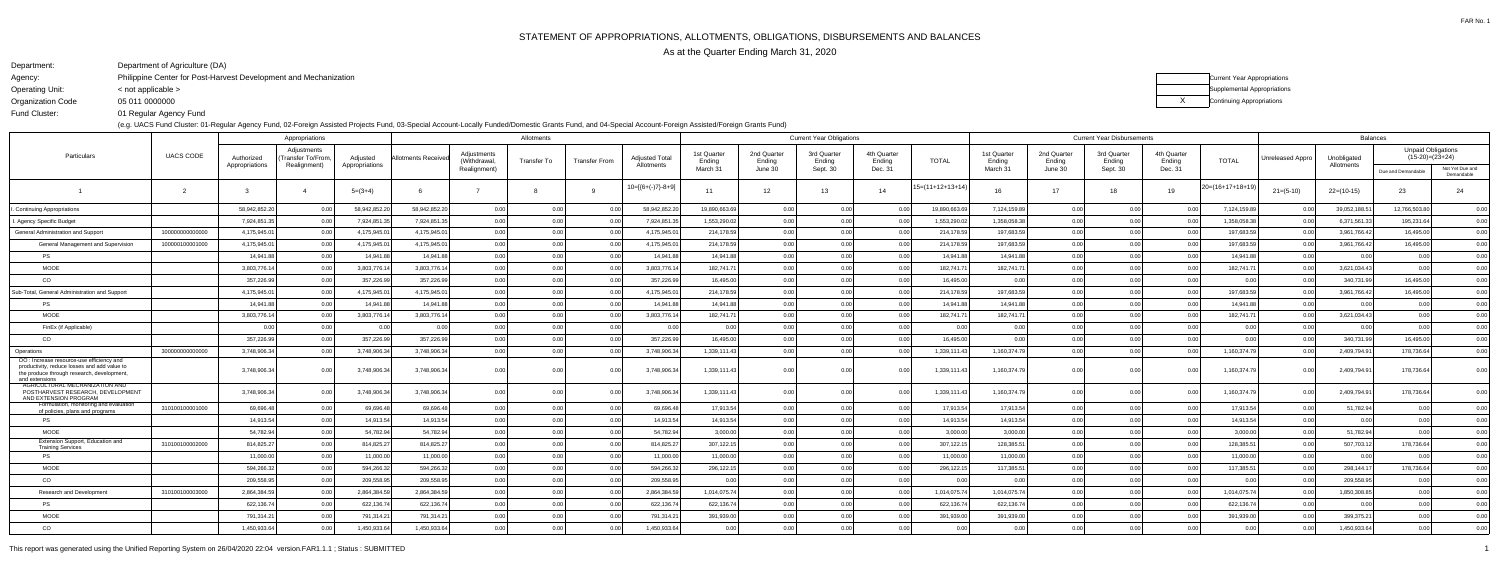Department:Agency:

Organization Code

Department of Agriculture (DA)

Operating Unit:< not applicable >

Current Year Appropriations Supplemental AppropriationsX **Continuing Appropriations** 

Philippine Center for Post-Harvest Development and Mechanization

05 011 0000000

Fund Cluster:

01 Regular Agency Fund

(e.g. UACS Fund Cluster: 01-Regular Agency Fund, 02-Foreign Assisted Projects Fund, 03-Special Account-Locally Funded/Domestic Grants Fund, and 04-Special Account-Foreign Assisted/Foreign Grants Fund)

|                                                                                                                                                          |                  |                              | Appropriations                                   |                            |                    |                             | Allotments  |               |                                     |                       |                       | <b>Current Year Obligations</b> |                       |                    |                       |                       | <b>Current Year Disbursements</b> |                       |                  |                         | <b>Balances</b>           |                                                |                               |
|----------------------------------------------------------------------------------------------------------------------------------------------------------|------------------|------------------------------|--------------------------------------------------|----------------------------|--------------------|-----------------------------|-------------|---------------|-------------------------------------|-----------------------|-----------------------|---------------------------------|-----------------------|--------------------|-----------------------|-----------------------|-----------------------------------|-----------------------|------------------|-------------------------|---------------------------|------------------------------------------------|-------------------------------|
| Particulars                                                                                                                                              | <b>UACS CODE</b> | Authorized<br>Appropriations | Adjustments<br>Transfer To/From.<br>Realignment) | Adiusted<br>Appropriations | Allotments Receive | Adjustments<br>(Withdrawal, | Transfer To | Transfer From | <b>Adjusted Total</b><br>Allotments | 1st Quarter<br>Ending | 2nd Quarter<br>Ending | 3rd Quarter<br>Ending           | 4th Quarter<br>Ending | <b>TOTAL</b>       | 1st Quarter<br>Ending | 2nd Quarter<br>Ending | 3rd Quarter<br>Ending             | 4th Quarter<br>Ending | <b>TOTAL</b>     | <b>Unreleased Appro</b> | Unobligated<br>Allotments | <b>Unpaid Obligations</b><br>$(15-20)=(23+24)$ |                               |
|                                                                                                                                                          |                  |                              |                                                  |                            |                    | Realignment)                |             |               |                                     | March 31              | June 30               | Sept. 30                        | Dec. 31               |                    | March 31              | June 30               | Sept. 30                          | Dec. 31               |                  |                         |                           | Due and Demandable                             | Not Yet Due and<br>Demandable |
|                                                                                                                                                          |                  |                              |                                                  | $5=(3+4)$                  |                    |                             |             |               | $10=[6+(-7)-8+9]$                   | 11                    | 12                    | 13                              | 14                    | $15=(11+12+13+14)$ | 16                    | 17                    | 18                                | 19                    | 20=(16+17+18+19) | $21 = (5-10)$           | $22=(10-15)$              | 23                                             | 24                            |
| Sub-Total, Operations                                                                                                                                    |                  | 3,748,906.3                  | 0.00                                             | 3,748,906.34               | 3,748,906.34       | 0.00                        | 0.00        | 0.00          | 3,748,906.34                        | 1,339,111.43          | 0.00                  | 0.00                            | 0.00                  | 1,339,111.43       | 1,160,374.79          | 0.00                  | 0.00                              |                       | 1,160,374.79     | 0.00                    | 2,409,794.91              | 178,736.64                                     | 0.00                          |
| PS                                                                                                                                                       |                  | 648,050.28                   | 0.00                                             | 648.050.28                 | 648.050.28         | 0.00                        | 0.00        | 0.00          | 648.050.28                          | 648.050.28            | 0.00                  | 0.00                            | 0.00                  | 648,050.28         | 648,050.28            | 0.00                  | 0.00                              | 0 <sub>0</sub>        | 648,050.28       | 0.00                    | 0.00                      | 0.00                                           | 0.00                          |
| MOOE                                                                                                                                                     |                  | 1,440,363.4                  | 0.00                                             | 1,440,363.47               | 1,440,363.47       | 0.00                        | 0.00        | 0.00          | 1,440,363.47                        | 691,061.15            | 0.00                  | 0.00                            |                       | 691,061.1          | 512,324.5             | 0.00                  | 0.00                              |                       | 512,324.51       | 0.00                    | 749,302.32                | 178,736.64                                     | 0.00                          |
| FinEx (if Applicable)                                                                                                                                    |                  | 0.00                         | 0.00                                             | 0.00                       | 0.00               | 0.00                        | 0.00        | 0.00          | 0.00                                | 0.00                  | 0.00                  | 0.00                            | 0.00                  | 0.00               | 0.00                  | 0.00                  | 0.00                              | 0.00                  | 0.00             | 0.00                    | 0.00                      | 0.00                                           | 0.00                          |
| CO                                                                                                                                                       |                  | 1,660,492.5                  | 0.00 <sub>1</sub>                                | 1,660,492.59               | 1,660,492.59       | 0.00                        | 0.00        | 0.00          | 1,660,492.59                        | 0.00                  | 0.00                  | 0.00                            | 0.00                  | 0.00               | 0.00                  | 0.00                  | 0.00                              | 0.00                  | 0.00             | 0.00                    | 1,660,492.59              | 0.00                                           | 0.00                          |
| I. Special Purpose Fund                                                                                                                                  |                  | 51,018,000.8                 | 0.00                                             | 51,018,000.85              | 51,018,000.8       | 0.00                        | 0.00        | 0.00          | 51,018,000.85                       | 18,337,373.67         | 0.00                  | 0.00                            |                       | 18,337,373.67      | 5,766,101.51          | 0.00                  | 0.00                              | 0 <sub>0</sub>        | 5,766,101.5      | 0.0                     | 32,680,627.18             | 12,571,272.16                                  | 0.00                          |
| General Administration and Support                                                                                                                       | 100000000000000  | 3,094,000.8                  | 0.00                                             | 3,094,000.8                | 3,094,000.8        | 0.00                        | 0.00        | 0.00          | 3,094,000.85                        | 76,694.98             | 0.00                  | 0.00                            | 0.00                  | 76,694.98          | 76,694.98             | 0.00                  | 0.00                              | 0.00                  | 76,694.98        | 0.00                    | 3,017,305.87              | 0.00                                           | 0.00                          |
| <b>General Management and Supervision</b>                                                                                                                | 100000100001000  | 3,094,000.8                  | 0.00                                             | 3,094,000.85               | 3,094,000.85       | 0.00                        | 0.00        | 0.00          | 3,094,000.85                        | 76,694.98             | 0.00                  | 0.00                            | 0.00                  | 76,694.98          | 76,694.98             | 0.00                  | 0.00                              | 0 <sub>0</sub>        | 76,694.98        | 0.00                    | 3,017,305.87              | 0.00                                           | 0.00                          |
| PS                                                                                                                                                       |                  | 7,000.85                     | 0.00                                             | 7,000.85                   | 7,000.85           | 0.00                        | 0.00        | 0.00          | 7,000.85                            | 0.00                  | 0.00                  | 0.00                            | 0.00                  | 0.00               | 0.00                  | 0.00                  | 0.00                              | 0.00                  | 0.00             | 0.00                    | 7,000.85                  | 0.00                                           | 0.00                          |
| <b>MOOE</b>                                                                                                                                              |                  | 3,087,000.00                 | 0.00                                             | 3,087,000.00               | 3,087,000.00       | 0.00                        | 0.00        | 0.00          | 3,087,000.00                        | 76,694.98             | 0.00                  | 0.00                            | 0.00                  | 76,694.98          | 76,694.98             | 0.00                  | 0.00                              | 0.00                  | 76,694.98        | 0.00                    | 3,010,305.02              | 0.00                                           | 0.00                          |
| Sub-Total, General Administration and Support                                                                                                            |                  | 3,094,000.8                  | 0.00                                             | 3,094,000.85               | 3,094,000.8        | 0.00                        | 0.00        | 0.00          | 3,094,000.85                        | 76,694.98             | 0.00                  | 0.00                            | 0.00                  | 76,694.98          | 76,694.98             | 0.00                  | 0.00                              | 0.00                  | 76,694.98        | 0.00                    | 3,017,305.87              | 0.00                                           | 0.00                          |
| PS                                                                                                                                                       |                  | 7,000.85                     | 0.00                                             | 7,000.85                   | 7,000.8            | 0.00                        | 0.00        | 0.00          | 7,000.85                            | 0.00                  | 0.00                  | 0.00                            | 0.00                  | 0.00               | 0.00                  | 0.00                  | 0.00                              | 0.00                  | 0.00             | 0.00                    | 7,000.85                  | 0.00                                           | 0.00                          |
| <b>MOOE</b>                                                                                                                                              |                  | 3,087,000.00                 | 0.00                                             | 3,087,000.00               | 3,087,000.00       | 0.00                        | 0.00        | 0.00          | 3,087,000.00                        | 76,694.98             | 0.00                  | 0.00                            | 0.00                  | 76,694.98          | 76,694.98             | 0.00                  | 0.00                              | 0.00                  | 76,694.98        | 0.0                     | 3,010,305.02              | 0.00                                           | 0.00                          |
| FinEx (if Applicable)                                                                                                                                    |                  | 0.00                         | 0.00                                             | 0.00                       | 0.00               | 0.00                        | 0.00        | 0.00          | 0.00                                | 0.00                  | 0.00                  | 0.00                            | 0.00                  | 0.00               | 0.00                  | 0.00                  | 0.00                              | 0.00                  | 0.00             | 0.00                    | 0.00                      | 0.00                                           | 0.00                          |
| CO                                                                                                                                                       |                  | 0 <sub>0</sub>               | 0.00 <sub>1</sub>                                | 0 <sup>0</sup>             | 0 <sup>0</sup>     | 0.00                        | 0.00        | 0.00          | 0.00                                | 0.00                  | 0.00                  | 0.00                            | 0.00                  | 0 <sub>0</sub>     | 0 <sub>0</sub>        | 0.00                  | 0.00                              | 0 <sub>0</sub>        | 0.00             | 0.00                    | 0.00                      | 0.00                                           | 0.00                          |
| Operations                                                                                                                                               | 300000000000000  | 47,924,000.00                | 0.00                                             | 47,924,000.00              | 47,924,000.00      | 0.00                        | 0.00        | 0.00          | 47,924,000.00                       | 18,260,678.69         | 0.00                  | 0.00                            | 0.00                  | 18,260,678.69      | 5,689,406.53          | 0.00                  | 0.00                              | 0.0                   | 5,689,406.53     | 0.00                    | 29,663,321.3              | 12,571,272.16                                  | 0.00                          |
| OO : Increase resource-use efficiency and<br>productivity, reduce losses and add value to<br>the produce through research, development<br>and extensions |                  | 47,924,000.00                | 0.001                                            | 47,924,000.00              | 47,924,000.00      | 0.00                        | 0.00        | 0.00          | 47,924,000.00                       | 18,260,678.69         | 0.00                  | 0.00                            |                       | 18,260,678.69      | 5,689,406.53          | 0.00                  | 0.00                              |                       | 5,689,406.53     | 0.00                    | 29,663,321.3              | 12,571,272.16                                  | 0.00                          |
| AGRICULTURAL MECHANIZATION AND<br>POSTHARVEST RESEARCH, DEVELOPMENT<br>AND EXTENSION PROGRAM                                                             |                  | 47,924,000.00                |                                                  | 47,924,000.00              | 47,924,000.00      | 0.00                        | 0.00        | 0.00          | 47,924,000.00                       | 18,260,678.69         | 0.001                 | 0.00                            |                       | 18,260,678.6       | 5,689,406.53          | 0.00                  |                                   |                       | 5,689,406.53     | 0.00                    | 29,663,321.3              | 12,571,272.16                                  | 0.00                          |
| Extension Support, Education and<br><b>Training Services</b>                                                                                             | 310100100002000  | 33,832,000.00                | 0.00                                             | 33,832,000.00              | 33,832,000.00      | 0.00                        | 0.00        | 0.00          | 33,832,000.00                       | 13,972,305.37         | 0.00                  | 0.00                            | 0.00                  | 13,972,305.37      | 3,941,300.19          | 0.00                  | 0.00                              | 0.00                  | 3,941,300.19     | 0.00                    | 19,859,694.63             | 10,031,005.18                                  | 0.00                          |
| MOOE                                                                                                                                                     |                  | 33,832,000.00                | 0.00                                             | 33,832,000.00              | 33,832,000.00      | 0.00                        | 0.00        | 0.00          | 33,832,000.00                       | 13,972,305.37         | 0.00                  | 0.00                            | 0.00                  | 13,972,305.3       | 3,941,300.19          | 0.00                  | 0.00                              | - 0.0                 | 3,941,300.19     | 0.00                    | 19,859,694.63             | 10,031,005.18                                  | 0.00                          |
| Research and Development                                                                                                                                 | 310100100003000  | 14,092,000.00                | 0.00                                             | 14,092,000.00              | 14,092,000.00      | 0.00                        | 0.0         | 0.00          | 14,092,000.00                       | 4,288,373.32          | 0.00                  | 0.00                            |                       | 4,288,373.32       | 1,748,106.34          | 0.00                  | 0.00                              | 0.0                   | 1,748,106.34     | 0.0                     | 9,803,626.68              | 2,540,266.98                                   | 0.00                          |
| <b>MOOE</b>                                                                                                                                              |                  | 14,092,000.00                | 0.00                                             | 14,092,000.00              | 14.092.000.00      | 0.00                        | 0.00        | 0.00          | 14,092,000.00                       | 4,288,373.32          | 0.00                  | 0.00                            |                       | 4,288,373.32       | 1,748,106.34          | 0.00                  | 0.00                              |                       | 1,748,106.34     | 0.00                    | 9,803,626.68              | 2,540,266.98                                   | 0.00                          |
| Sub-Total, Operations                                                                                                                                    |                  | 47,924,000.00                | ი იი                                             | 47,924,000.00              | 47,924,000.0       | 0.00                        | 0.00        | 0.00          | 47,924,000.00                       | 18,260,678.69         | 0.00                  | 0.00                            | 0.00                  | 18,260,678.69      | 5,689,406.53          | 0.00                  | 0.00                              | 0 <sup>0</sup>        | 5.689.406.53     | 0.00                    | 29,663,321.31             | 12,571,272.16                                  | 0.00                          |
| <b>PS</b>                                                                                                                                                |                  | 0.00                         | 0.00                                             |                            | 0.00               | 0.00                        | 0.00        | 0.00          | 0.00                                | 0.00                  | 0.00                  | 0.00                            |                       | 0.00               | 0.00                  | 0.00                  | 0.00                              | 0. <sub>C</sub>       | 0.0              | 0.00                    | 0.00                      | 0.00                                           | 0.00                          |
| MOOE                                                                                                                                                     |                  | 47,924,000.00                | 0.00                                             | 47,924,000.00              | 47,924,000.00      | 0.00                        | 0.00        | 0.00          | 47,924,000.00                       | 18,260,678.69         | 0.00                  | 0.00                            |                       | 18,260,678.69      | 5,689,406.53          | 0.00                  | 0.00                              |                       | 5,689,406.53     | 0.00                    | 29,663,321.31             | 12,571,272.16                                  | 0.00                          |
| FinEx (if Applicable                                                                                                                                     |                  | 0.00                         | 0.00                                             |                            | 0 <sub>0</sub>     | 0.00                        | 0.00        | 0.00          | 0.00                                | 0.00                  | 0.00                  | 0.00                            |                       | 0.00               |                       | 0.00                  |                                   | 0 <sub>0</sub>        | 0.00             | 0.00                    | 0.00                      | 0.00                                           | 0.00                          |
| CO                                                                                                                                                       |                  | 0.00                         | ) በበ                                             |                            |                    |                             | 0.00        | 0.00          |                                     |                       |                       | 0.00                            |                       | 0.00               |                       | 0.001                 |                                   |                       | 0 <sub>0</sub>   | 0.00                    | 0.00                      |                                                | 0.00                          |